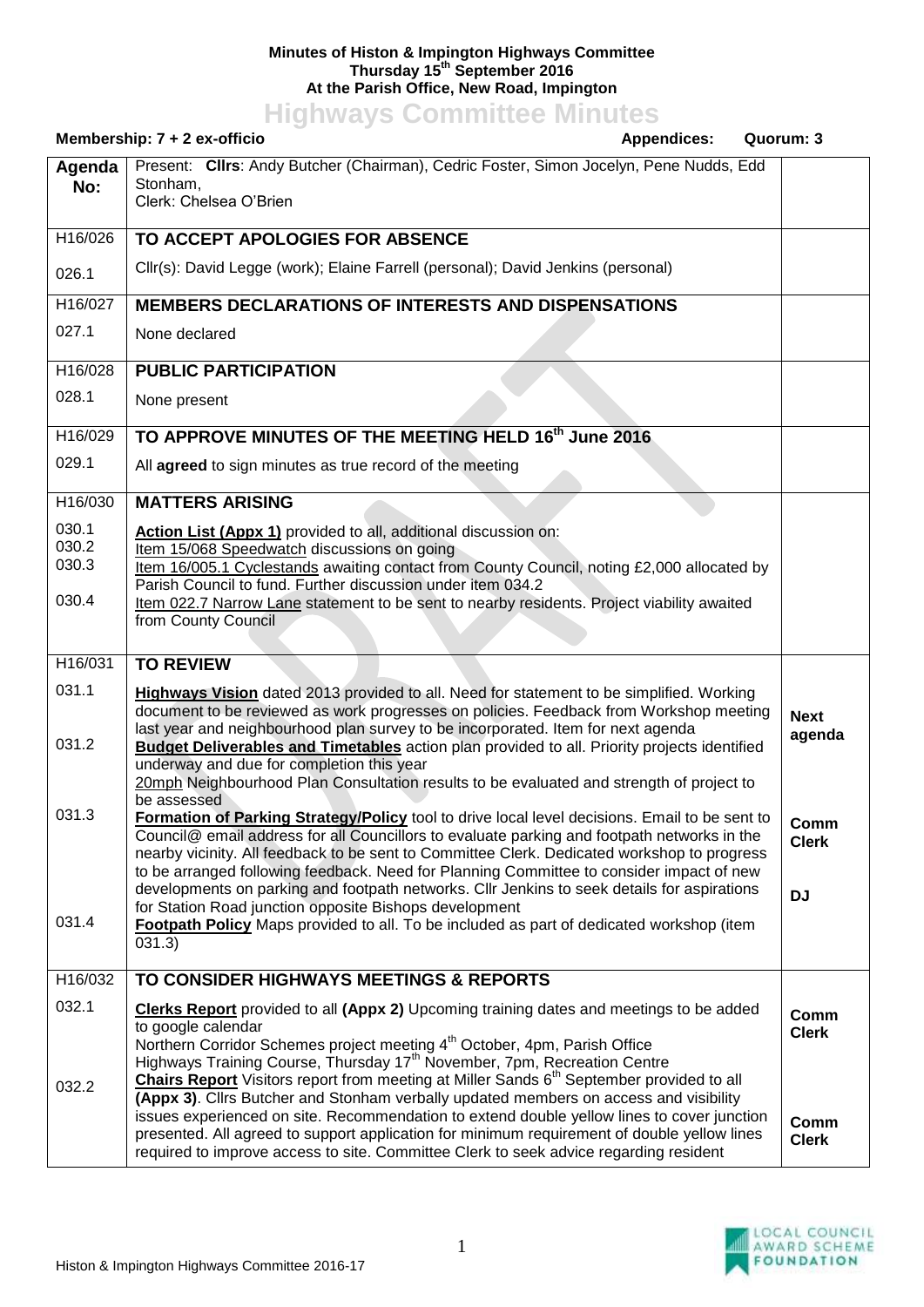| 032.3   | consultation prior to installation. Statement to be drafted to businesses on Vision Park to<br>encourage shared parking<br><b>Walkabout Officers Report</b> updated spreadsheet provided to all (Appx 4) Cllr Nudds<br>verbally reported on damage to surface Burgoynes Road which has been removed from<br>County systems. Cllr Foster to chase                                                                                                                                                                                                                                                                                                                                                                                                                         | <b>CJF</b>                 |
|---------|--------------------------------------------------------------------------------------------------------------------------------------------------------------------------------------------------------------------------------------------------------------------------------------------------------------------------------------------------------------------------------------------------------------------------------------------------------------------------------------------------------------------------------------------------------------------------------------------------------------------------------------------------------------------------------------------------------------------------------------------------------------------------|----------------------------|
| H16/033 | <b>Update of Active Scheme</b>                                                                                                                                                                                                                                                                                                                                                                                                                                                                                                                                                                                                                                                                                                                                           |                            |
| 033.1   | <b>LHIS Application 2015-16 High Street/The Green</b> Bus stop change High Street dates to be<br>confirmed                                                                                                                                                                                                                                                                                                                                                                                                                                                                                                                                                                                                                                                               |                            |
|         | The Green Layby Project Update Project complete to County specification, discussion took<br>place on way forward with scheme noting landscaping issues.<br>Cllr Butcher proposed to leave project as with and seed additional green area, no seconder<br>Cllr Butcher proposed to hand over project to Environment Committee for planting scheme,<br>no seconder                                                                                                                                                                                                                                                                                                                                                                                                         |                            |
|         | CIIr Nudds proposed committee to revise design removing old footpath and returning to turf<br>seconded by Cllr Stonham, all in favour. Design and costs to be presented to October Full                                                                                                                                                                                                                                                                                                                                                                                                                                                                                                                                                                                  |                            |
| 033.2   | Council for agreement. Cllr Nudds to circulate design to members for input<br>LHIS Application 2016-17 Baptist Church Junction Cllr Nudds to enquire availability of                                                                                                                                                                                                                                                                                                                                                                                                                                                                                                                                                                                                     | <b>PJN</b><br><b>PJN</b>   |
|         | meeting space at Baptist Church for on-site Council workshop to discuss scheme objectives.<br>Baptist Church to be asked for views on scheme                                                                                                                                                                                                                                                                                                                                                                                                                                                                                                                                                                                                                             | Comm                       |
| 033.3   | Northern Corridor Funded Scheme A14 approach temporary works underway. Aspirations<br>for The Green/Impington Lane crossroads. Meeting scheduled 4 <sup>th</sup> October to discuss further<br>with County member                                                                                                                                                                                                                                                                                                                                                                                                                                                                                                                                                        | <b>Clerk</b>               |
| H16/034 | <b>OTHER CORRESPONDENCE &amp; HIGHWAYS MATTERS</b>                                                                                                                                                                                                                                                                                                                                                                                                                                                                                                                                                                                                                                                                                                                       |                            |
| 034.1   | Resident Matters To review correspondence received relating to Highways Matters:<br>Speeding B1049: Committee Clerk to notify PCSO of speeding location and alert resident to<br>speedwatch team<br>Obscure Road signs: overhanging vegetation reported and cut back<br>Request for Double Yellow Lines outside Early Years Centre. Noted, email sent to County<br>Council regarding viability of scheme.<br>Home Close Parking: Resident to be alerted to call 101 when vehicles obstructing access by<br>parking on double yellow lines. PCSO Martin to be requested to visit site for review<br>Real Time Information sign IVC: request for information regarding sign on Impington Village<br>College side of New Road. Committee Clerk to confirm if works proposed |                            |
| 034.2   | <b>Cyclestands</b> Locations received detailed in Clerks Report (Appx 2). Contact at County to be<br>confirmed and meeting to be arranged to discuss proposed locations. Additional suggestions<br>to be emailed to Committee Clerk for inclusion                                                                                                                                                                                                                                                                                                                                                                                                                                                                                                                        |                            |
| 034.3   | <b>LHIS Application 2017-18</b> details received. Resident project ideas detailed in Clerks Report<br>(Appx 2) Cllr Butcher to review projects received to date. Item for next agenda to confirm<br>project. Committee Clerk to circulate Wish-List to all                                                                                                                                                                                                                                                                                                                                                                                                                                                                                                               | AB<br>Comm<br><b>Clerk</b> |
| 034.4   | <b>Cambridgeshire County Council</b> Community Highways Volunteering Information Pack<br>2016/17 covering:<br>Cutting back vegetation<br>Cleaning signs<br>Litter picking<br>Noting Clirs Foster and Nudds operate successful volunteering schemes in Histon &<br>Impington, both felt formalising would have an adverse effect and asks too much of<br>volunteers. At present County cut back and clean road signs, need for procedure going<br>forward should the service be cut or devolved to Parish Councils                                                                                                                                                                                                                                                        |                            |
| 034.5   | <b>HICOP Signage</b> request for signage to be located from Park Lane down Park Avenue with<br>an additional sign pointing from end of Shirley Road towards footpath. Committee Clerk to<br>request details of proposed sign. Sign design to be sent to and approved by Council prior to<br>installation. Details of Public Art Working Group to be sent to HICOP for joint approach                                                                                                                                                                                                                                                                                                                                                                                     |                            |
| 034.6   | <b>Gatehouse Road</b> Review from Feast Committee reported in Clerks Report (Appx 2). Cllr<br>Foster to seek details on costings and procedure to report back to Committee. Noting Parish                                                                                                                                                                                                                                                                                                                                                                                                                                                                                                                                                                                |                            |